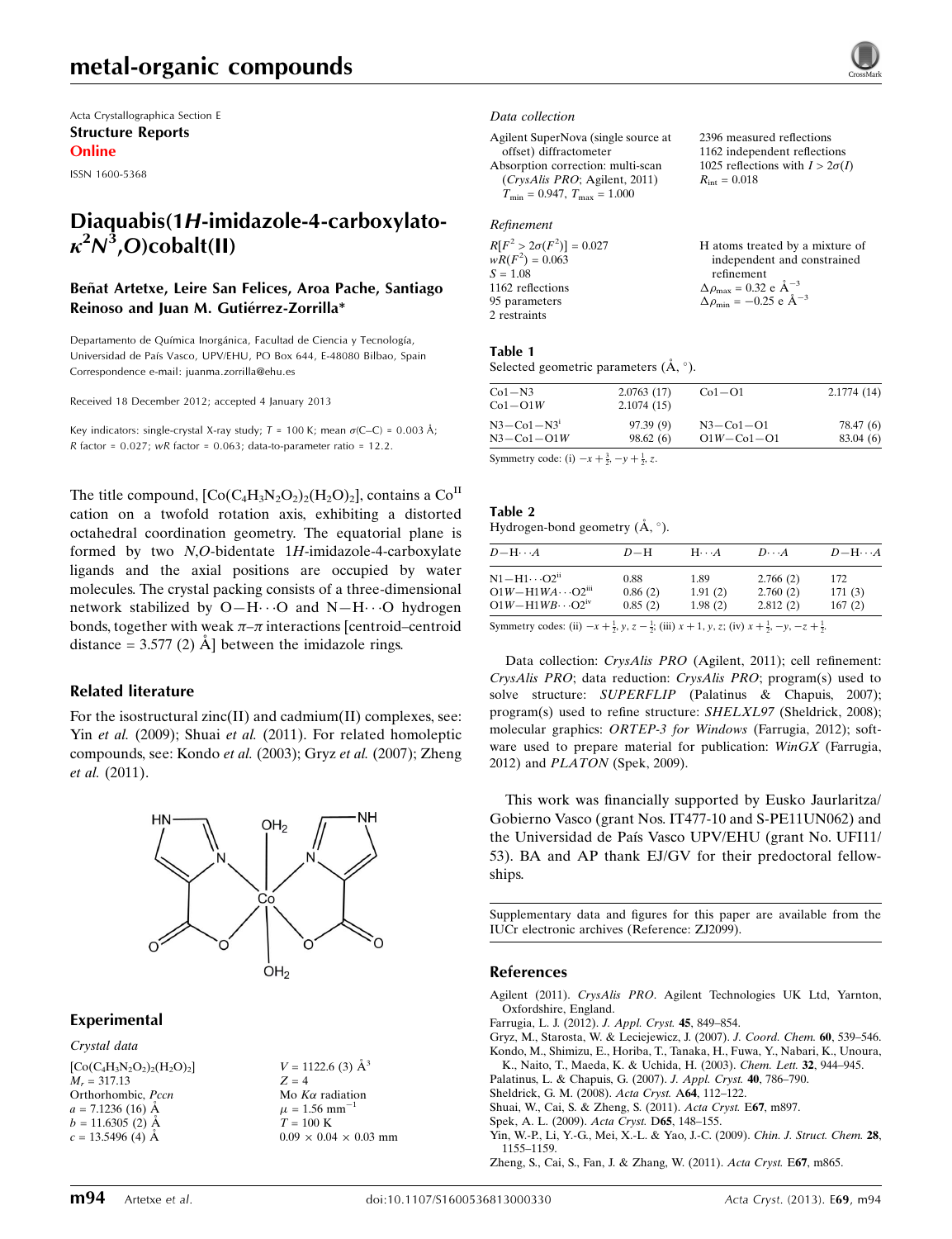# **supporting information**

*Acta Cryst.* (2013). E**69**, m94 [doi:10.1107/S1600536813000330]

# **Diaquabis(1***H***-imidazole-4-carboxylato-***κ***<sup>2</sup>** *N***3 ,***O***)cobalt(II)**

## **Beñat Artetxe, Leire San Felices, Aroa Pache, Santiago Reinoso and Juan M. Gutiérrez-Zorrilla**

## **S1. Comment**

The title compound,  $[Co(C_4H_3N_2O_2)(H_2O)_2]$  crystallizes in the orthorhombic crystal system, space group Pccn, and it is isostructural with the zinc and cadmium complexes previously reported by Yin *et al.* (2009) and Shuai *et al.* (2011). As expected, the Co—O and Co—N distances (Table 1) are similar to those of the  $\mathbb{Z}n^{\Pi}$  analogue and shorter than those of the  $Cd<sup>\Pi</sup>$  derivative. Table 2 summarizes the geometrical parameters of the O—H···O and N—H···O hydrogen bonding interactions. The centroid-to-centroid distance between interacting imidazole rings is 3.577 (2) Å.

## **S2. Experimental**

To a solution of CoCl2.6H2O (12 mg, 0.05 mmol) in 15 ml of water 4-imidazole carboxylic acid (6 mg, 0.05 mmol) was added and the resulting solution was stirred for 30 min at room temperature. Prismatic red crystals were obtained by slow evaporation after several days. IR (cm-1): 3148 (*s*), 2934 (*s*), 1685 (*m*), 1588 (*vs*), 1555 (*vs*), 1528 (*s*), 1462 (*s*), 1406 (*vs*), 1333 (*m*), 1234 (*s*), 1177 (*m*), 1101 (*m*), 1005 (*m*), 930 (*m*), 845 (*m*), 820 (*m*), 791 (*m*), 731 (*w*), 658 (*s*), 610 (*m*), 492 (*m*).

#### **S3. Refinement**

All atoms except H were refined anisotropically. H atoms of the water molecule were located in a Fourier difference map and refined isotropically with O—H bond lengths restrained to 0.84 (2) Å. All imidazole H atoms were positioned geometrically and refined using a riding model with C—H = 0.93 Å, N—H = 0.86 Å and  $U_{iso}(H) = 1.2U_{eq}(C, N)$ .



## **Figure 1**

Molecular structure of  $\left[Co(C_4H_3N_2O_2)\right]$  showing atom labelling for the asymmetric unit and 50% probability displacement ellipsoids.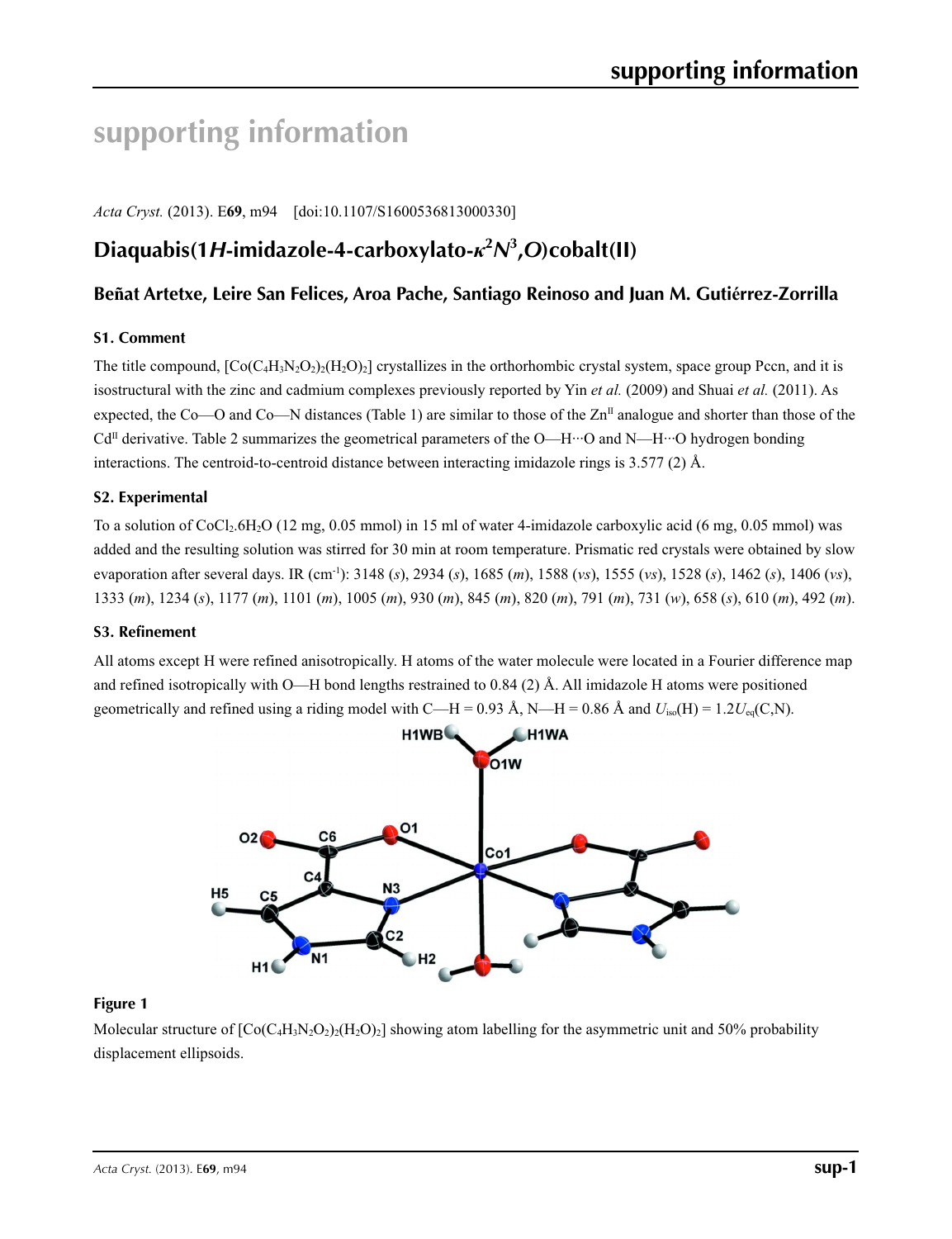

#### **Figure 2**

View of the crystal packing along the crystallographic *a* axis (hydrogen bonds represented as dashed lines).

**(I)** 

# *Crystal data*

 $[C_0(C_4H_3N_2O_2)_2(H_2O)_2]$  $M_r = 317.13$ Orthorhombic, *Pccn* Hall symbol: -P 2ab 2ac  $a = 7.1236$  (16) Å  $b = 11.6305(2)$  Å  $c = 13.5496$  (4) Å  $V = 1122.6$  (3)  $\AA$ <sup>3</sup>  $Z = 4$ 

## *Data collection*

Agilent SuperNova (single source at offset) diffractometer Radiation source: SuperNova (Mo) X-ray Source Mirror monochromator Detector resolution: 16.2439 pixels mm-1 *ω* scans Absorption correction: multi-scan (*CrysAlis PRO*; Agilent, 2011)

## *Refinement*

Refinement on *F*<sup>2</sup> Least-squares matrix: full  $R[F^2 > 2\sigma(F^2)] = 0.027$  $wR(F^2) = 0.063$  $S = 1.08$ 1162 reflections 95 parameters 2 restraints

 $F(000) = 644$  $D_x = 1.876$  Mg m<sup>-3</sup> Mo *Kα* radiation, *λ* = 0.71073 Å Cell parameters from 1055 reflections  $\theta$  = 1.8–28.1°  $\mu$  = 1.56 mm<sup>-1</sup>  $T = 100 \text{ K}$ Prism, red  $0.09 \times 0.04 \times 0.03$  mm

 $T_{\text{min}} = 0.947, T_{\text{max}} = 1.000$ 2396 measured reflections 1162 independent reflections 1025 reflections with  $I > 2\sigma(I)$  $R_{\text{int}} = 0.018$  $\theta_{\text{max}} = 26.5^{\circ}, \theta_{\text{min}} = 3.0^{\circ}$  $h = -8 \rightarrow 7$  $k = -10 \rightarrow 14$ *l* = −5→17

Primary atom site location: structure-invariant direct methods Secondary atom site location: difference Fourier map Hydrogen site location: difference Fourier map H atoms treated by a mixture of independent and constrained refinement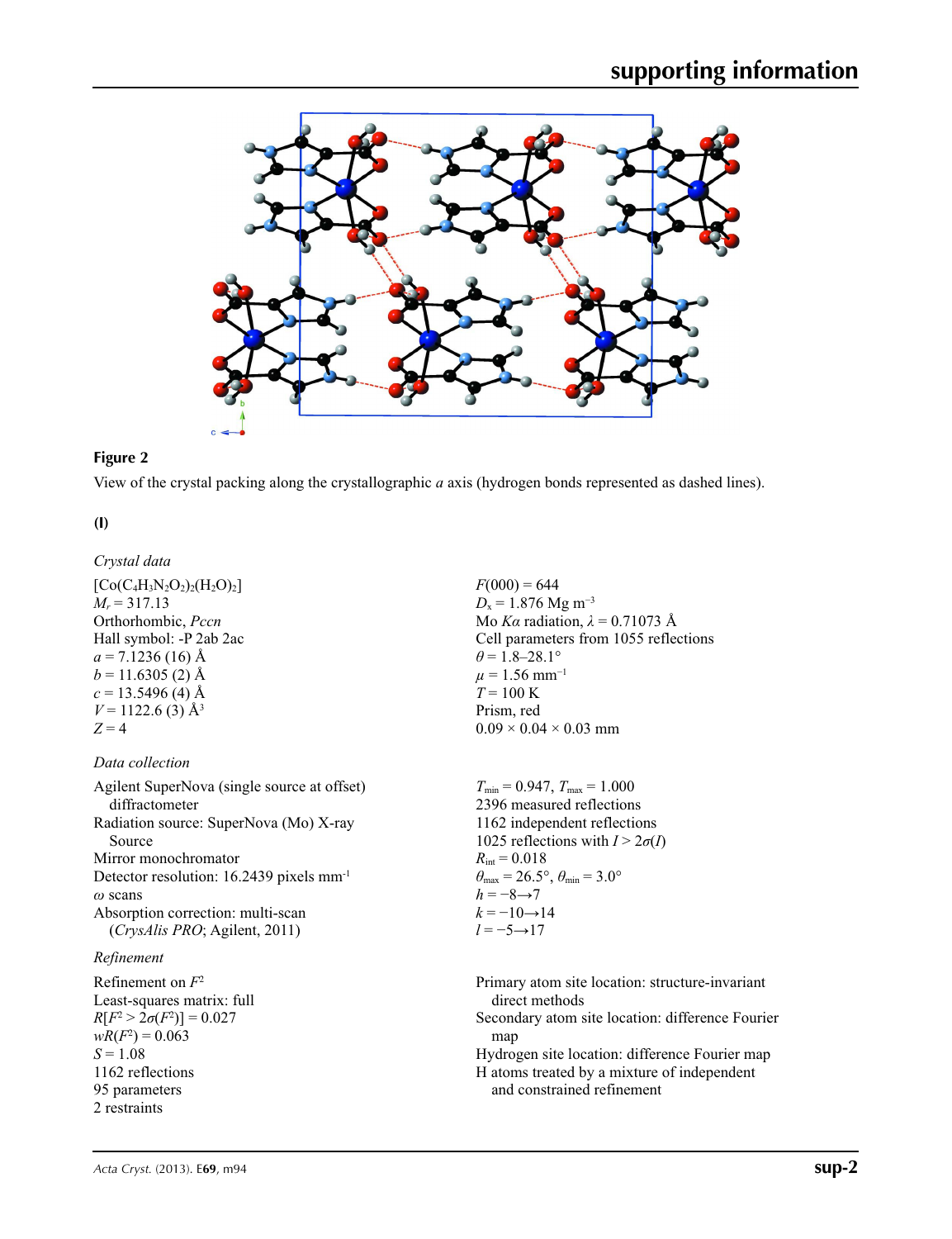$w = 1/[\sigma^2 (F_o^2) + (0.0201P)^2 + 1.0008P]$ where  $P = (F_o^2 + 2F_c^2)/3$  $(\Delta/\sigma)_{\text{max}}$  < 0.001

Δ*ρ*max = 0.32 e Å−3 Δ*ρ*min = −0.25 e Å−3

#### *Special details*

**Experimental**. CrysAlisPro, Agilent Technologies, Version 1.171.35.19 (release 27-10-2011 CrysAlis171 .NET) (compiled Oct 27 2011,15:02:11). Empirical absorption correction using spherical harmonics, implemented in SCALE3 ABSPACK scaling algorithm.

**Geometry**. All s.u.'s (except the s.u. in the dihedral angle between two l.s. planes) are estimated using the full covariance matrix. The cell s.u.'s are taken into account individually in the estimation of s.u.'s in distances, angles and torsion angles; correlations between s.u.'s in cell parameters are only used when they are defined by crystal symmetry. An approximate (isotropic) treatment of cell s.u.'s is used for estimating s.u.'s involving l.s. planes.

**Refinement**. Refinement of  $F^2$  against ALL reflections. The weighted  $R$ -factor  $wR$  and goodness of fit  $S$  are based on  $F^2$ , conventional *R*-factors *R* are based on *F*, with *F* set to zero for negative *F*<sup>2</sup>. The threshold expression of  $F^2 > 2\sigma(F^2)$  is used only for calculating *R*-factors(gt) *etc*. and is not relevant to the choice of reflections for refinement. *R*-factors based on *F*<sup>2</sup> are statistically about twice as large as those based on *F*, and *R*-factors based on ALL data will be even larger.

|                               | $\mathcal{X}$ | $\mathcal V$ | $\mathcal{Z}$  | $U_{\rm iso}*/U_{\rm eq}$ |
|-------------------------------|---------------|--------------|----------------|---------------------------|
| Co <sub>1</sub>               | 0.75          | 0.25         | 0.13009(3)     | 0.00874(13)               |
| O1W                           | 0.8972(2)     | 0.09575(13)  | 0.15593(11)    | 0.0140(3)                 |
| O <sub>1</sub>                | 0.54278(18)   | 0.17114(12)  | 0.22690(10)    | 0.0120(3)                 |
| O <sub>2</sub>                | 0.26134(18)   | 0.08371(12)  | 0.22474(10)    | 0.0113(3)                 |
| N <sub>3</sub>                | 0.5553(2)     | 0.18870(15)  | 0.02894(12)    | 0.0107(4)                 |
| N1                            | 0.3584(2)     | 0.12877(15)  | $-0.08496(13)$ | 0.0125(4)                 |
| H1                            | 0.3094        | 0.1157       | $-0.1435$      | $0.015*$                  |
| C4                            | 0.4058(3)     | 0.13338(17)  | 0.07356(15)    | 0.0098(4)                 |
| C <sub>6</sub>                | 0.4028(3)     | 0.12899(16)  | 0.18291(15)    | 0.0096(4)                 |
| C <sub>5</sub>                | 0.2836(3)     | 0.09571(18)  | 0.00325(15)    | 0.0118(4)                 |
| H <sub>5</sub>                | 0.1697        | 0.0549       | 0.0136         | $0.014*$                  |
| C2                            | 0.5204(3)     | 0.18489(18)  | $-0.06678(15)$ | 0.0123(4)                 |
| H <sub>2</sub>                | 0.5989        | 0.2173       | $-0.1162$      | $0.015*$                  |
| H1WA                          | 1.007(3)      | 0.099(3)     | 0.180(2)       | $0.047(9)$ *              |
| H <sub>1</sub> W <sub>B</sub> | 0.847(4)      | 0.050(2)     | 0.1974(17)     | $0.039(9)*$               |

*Fractional atomic coordinates and isotropic or equivalent isotropic displacement parameters (Å<sup>2</sup>)* 

*Atomic displacement parameters (Å2 )*

|                 | $U^{11}$   | $I^{22}$   | $U^{33}$   | $U^{12}$       | $U^{13}$     | $U^{23}$         |
|-----------------|------------|------------|------------|----------------|--------------|------------------|
| Co <sub>1</sub> | 0.0080(2)  | 0.0098(2)  | 0.0084(2)  | $-0.00165(15)$ | $\theta$     | $\boldsymbol{0}$ |
| O1W             | 0.0110(8)  | 0.0146(8)  | 0.0163(8)  | $-0.0018(6)$   | $-0.0014(7)$ | 0.0039(7)        |
| O <sub>1</sub>  | 0.0102(7)  | 0.0140(7)  | 0.0116(7)  | $-0.0016(6)$   | $-0.0011(6)$ | $-0.0008(6)$     |
| O <sub>2</sub>  | 0.0087(7)  | 0.0137(7)  | 0.0116(7)  | $-0.0007(6)$   | 0.0021(6)    | 0.0019(6)        |
| N <sub>3</sub>  | 0.0095(8)  | 0.0111(9)  | 0.0115(8)  | $-0.0003(7)$   | 0.0013(7)    | 0.0009(7)        |
| N1              | 0.0130(9)  | 0.0151(9)  | 0.0094(8)  | $-0.0007(7)$   | $-0.0031(7)$ | $-0.0005(7)$     |
| C <sub>4</sub>  | 0.0101(10) | 0.0072(10) | 0.0120(10) | 0.0000(8)      | 0.0007(8)    | 0.0006(8)        |
| C <sub>6</sub>  | 0.0105(10) | 0.0071(9)  | 0.0113(10) | 0.0041(8)      | 0.0009(8)    | 0.0000(8)        |
| C <sub>5</sub>  | 0.0122(10) | 0.0113(10) | 0.0118(9)  | $-0.0007(8)$   | 0.0012(9)    | 0.0001(9)        |
| C <sub>2</sub>  | 0.0121(10) | 0.0137(11) | 0.0111(10) | $-0.0008(8)$   | 0.0005(8)    | 0.0009(9)        |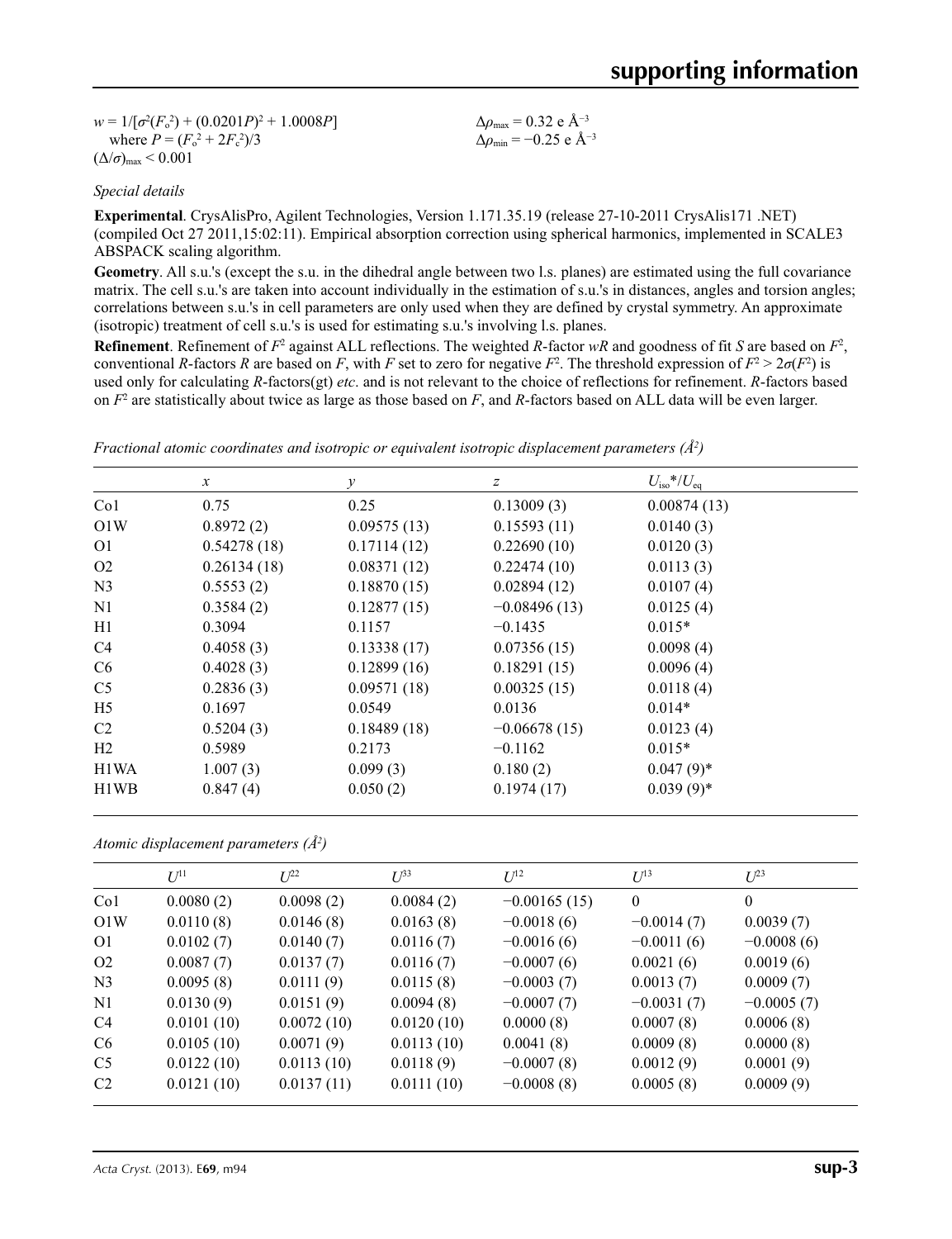*Geometric parameters (Å, º)*

| $Co1 - N3$                     | 2.0763(17)    | $N3-C2$              | 1.321(3)      |
|--------------------------------|---------------|----------------------|---------------|
| $Co1 - N3i$                    | 2.0763(17)    | $N3-C4$              | 1.383(2)      |
| $Co1 - O1W$                    | 2.1074(15)    | $N1 - C2$            | 1.349(3)      |
| $Co1 - O1W$                    | 2.1074(15)    | $N1 - C5$            | 1.364(3)      |
| $Co1 - O1$ <sup>i</sup>        | 2.1774(14)    | $N1 - H1$            | 0.88          |
| $Co1 - O1$                     | 2.1774(14)    | $C4 - C5$            | 1.363(3)      |
| O1W-H1WA                       | 0.849(17)     | $C4 - C6$            | 1.483(3)      |
| $O1W - H1WB$                   | 0.853(17)     | $C5 - H5$            | 0.95          |
| $O1-C6$                        | 1.261(2)      | $C2-H2$              | 0.95          |
| $O2 - C6$                      | 1.271(2)      |                      |               |
|                                |               |                      |               |
| $N3$ —Co $1$ —N $3i$           | 97.39(9)      | $C2 - N3 - C4$       | 105.60(17)    |
| $N3$ —Co $1$ —O $1Wi$          | 93.98(6)      | $C2 - N3 - Co1$      | 141.72(15)    |
| $N3^i$ -Co $1$ -O $1W^i$       | 98.62(6)      | $C4 - N3 - Co1$      | 112.67(13)    |
| $N3$ –Col–OlW                  | 98.62(6)      | $C2-M1-C5$           | 108.11(17)    |
| $N3^i$ -Col-OlW                | 93.98 (6)     | $C2-M1-H1$           | 125.9         |
| $O1W^i$ -Co $1$ -O1W           | 160.87(9)     | $C5 - N1 - H1$       | 125.9         |
| $N3$ —Co $1$ —O $1i$           | 174.42(6)     | $C5-C4-N3$           | 109.62(18)    |
| $N3^i$ -Col-Ol <sup>i</sup>    | 78.47 (6)     | $C5-C4-C6$           | 132.70(18)    |
| $O1W^{i}$ -Co $1$ -O $1^{i}$   | 83.04 (6)     | $N3-C4-C6$           | 117.64(17)    |
| $O1W - Co1 - O1$ <sup>i</sup>  | 85.47 (6)     | $O1 - C6 - O2$       | 125.27(18)    |
| $N3$ –Col–Ol                   | 78.47 (6)     | $O1 - C6 - C4$       | 116.60(17)    |
| $N3^i$ -Col-Ol                 | 174.42(6)     | $O2-C6-C4$           | 118.13(17)    |
| $O1W^{i}$ -Co $1$ -O1          | 85.47(6)      | $C4-C5-N1$           | 105.79(17)    |
| $O1W - Co1 - O1$               | 83.04 (6)     | $C4-C5-H5$           | 127.1         |
| $O1 - Co1 - O1$                | 105.91(7)     | $N1-C5-H5$           | 127.1         |
| Co1-O1W-H1WA                   | 119(2)        | $N3 - C2 - N1$       | 110.87(18)    |
| Co1-O1W-H1WB                   | 115.7(19)     | $N3 - C2 - H2$       | 124.6         |
| H1WA-O1W-H1WB                  | 100(3)        | $N1 - C2 - H2$       | 124.6         |
| $C6 - O1 - Co1$                | 114.52(12)    |                      |               |
| $N3$ –Col–Ol–C6                | $-1.93(13)$   | $Co1 - N3 - C4 - C5$ | 179.84(13)    |
| $N3^i$ -Col-Ol-C6              | $-44.3(6)$    | $C2 - N3 - C4 - C6$  | $-177.35(18)$ |
| $O1W^{i}$ -Col- $O1$ -C6       | 93.08 (13)    | $Co1 - N3 - C4 - C6$ | 1.8(2)        |
| $O1W$ — $Co1$ — $O1$ — $C6$    | $-102.24(13)$ | $Co1 - O1 - C6 - O2$ | $-176.57(15)$ |
| $O1^{i}$ - $Co1$ - $O1$ - $C6$ | 174.51(15)    | $Co1 - O1 - C6 - C4$ | 3.4(2)        |
| $N3^i$ -Col-N3-C2              | $-5.2(2)$     | $C5-C4-C6-01$        | 178.9(2)      |
| $O1W^{i}$ -Co1-N3-C2           | 94.1(2)       | $N3 - C4 - C6 - O1$  | $-3.6(3)$     |
| $O1W - Co1 - N3 - C2$          | $-100.4(2)$   | $C5-C4-C6-02$        | $-1.1(3)$     |
| $O1^{i}$ -Co $1$ -N3-C2        | 36.6(7)       | $N3 - C4 - C6 - O2$  | 176.37(17)    |
| $O1 - Co1 - N3 - C2$           | 178.6(2)      | $N3 - C4 - C5 - N1$  | $-0.3(2)$     |
| $N3^i$ -Co1-N3-C4              | 176.15(16)    | $C6-C4-C5-N1$        | 177.4(2)      |
| $O1W^{i}$ -Co1-N3-C4           | $-84.61(14)$  | $C2-M1-C5-C4$        | $-0.2(2)$     |
| $O1W$ — $Co1$ — $N3$ — $C4$    | 80.96 (14)    | $C4 - N3 - C2 - N1$  | $-0.8(2)$     |
| $O1^{i}$ -Co $1$ -N3-C4        | $-142.1(6)$   | $Co1 - N3 - C2 - N1$ | $-179.56(16)$ |